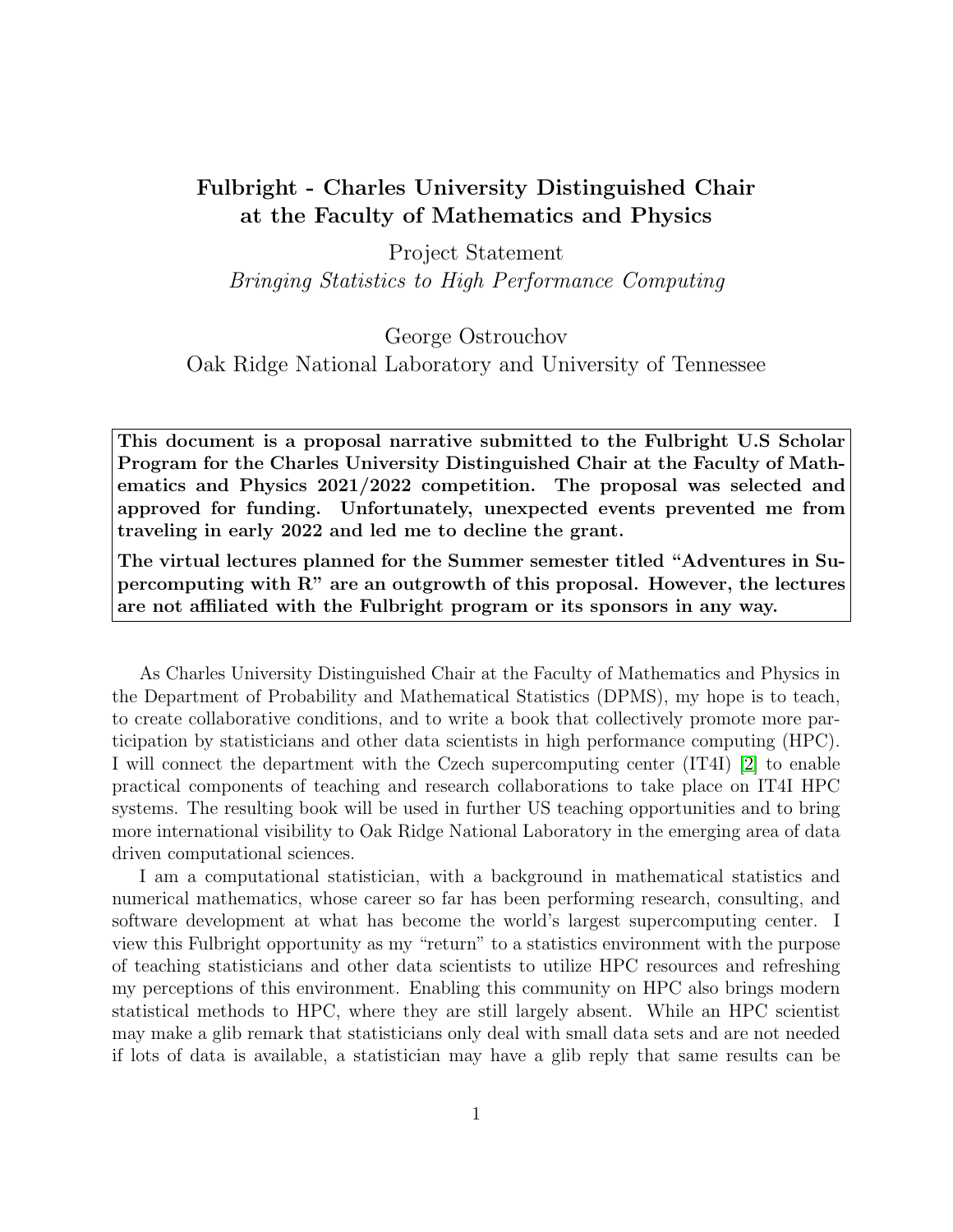accomplished without brute force big data approaches if one just thinks about a problem more deeply and uses statistical methods! There is some truth to both of these statements and more interaction between these communities can be beneficial in the US, in Czechia, and around the world.

The project I propose for this Fulbright position is compelling for reasons that include teaching and technical components, community building in Czechia and in the US, potential interactions between the host and home institutions, and a lasting product that continues to build new community interactions. My personal connections to Czechia provide additional motivation and capability. I address each of these in what follows.

Teaching and Technical Components: I propose to teach a class and a seminar series in the Spring semester, 2022, both with practical components at the IT4I Czech Supercomputing center.

The class, titled "Statistical Computing on Parallel Systems with R," will contain a large dose of components from the *programming with big data in R* project (see pbdR.org) that I started eight years ago and continue to lead. But it will be broader and include strategies for speeding up serial code, profiling to find intensive sections, and other parallel approaches already in the base R system. It will also include an overview of current parallel hardware and software that make up today's clusters and supercomputers. Algorithms that we study will be drawn from modern statistical methods. The class will assume upper undergraduate or graduate standing in statistics or a similar background that includes some matrix computation.

R has been described as the *lingua franca* of statistics  $|4|$ . This continues today in statistics as well as in other domains that make heavy use of statistics, such as biology, economics, and finance. Most statisticians, including faculty at DPMS, use the R programming language.

The seminar series will have some overlap with the class but be more descriptive of how statistics and HPC can collaborate. Both the use of statistics for HPC and the use of HPC for statistics will be discussed. My hope is that this will generate interactions with PhD students and faculty to discuss their own projects to potentially scale on IT4I systems or propose the use of statistics to improve the state of HPC. A goal from these interactions is to have a paper submission or a poster presentation result. Potentially, other speakers can be invited to this seminar series.

Community in Czechia: The practical component of the class and possibly other collaborations will take place remotely on IT4I resources, which include supercomputers in partnership with EuroHPC Joint Undertaking [\[5\]](#page-4-2). The proposed course and seminar series build upon my previous visits to the Czech supercomputing center IT4I, both to present multi-day tutorials at IT4I, one funded by the Partnership for Advanced Computing in Europe [\[3\]](#page-4-3) and the second visit funded by IT4I itself. It was during my second visit that I also gave a presentation at Charles University at the invitation of Prof. Jaromir Antoch, DPMS, whom I met earlier at an International Statistical Institute biennial conference. My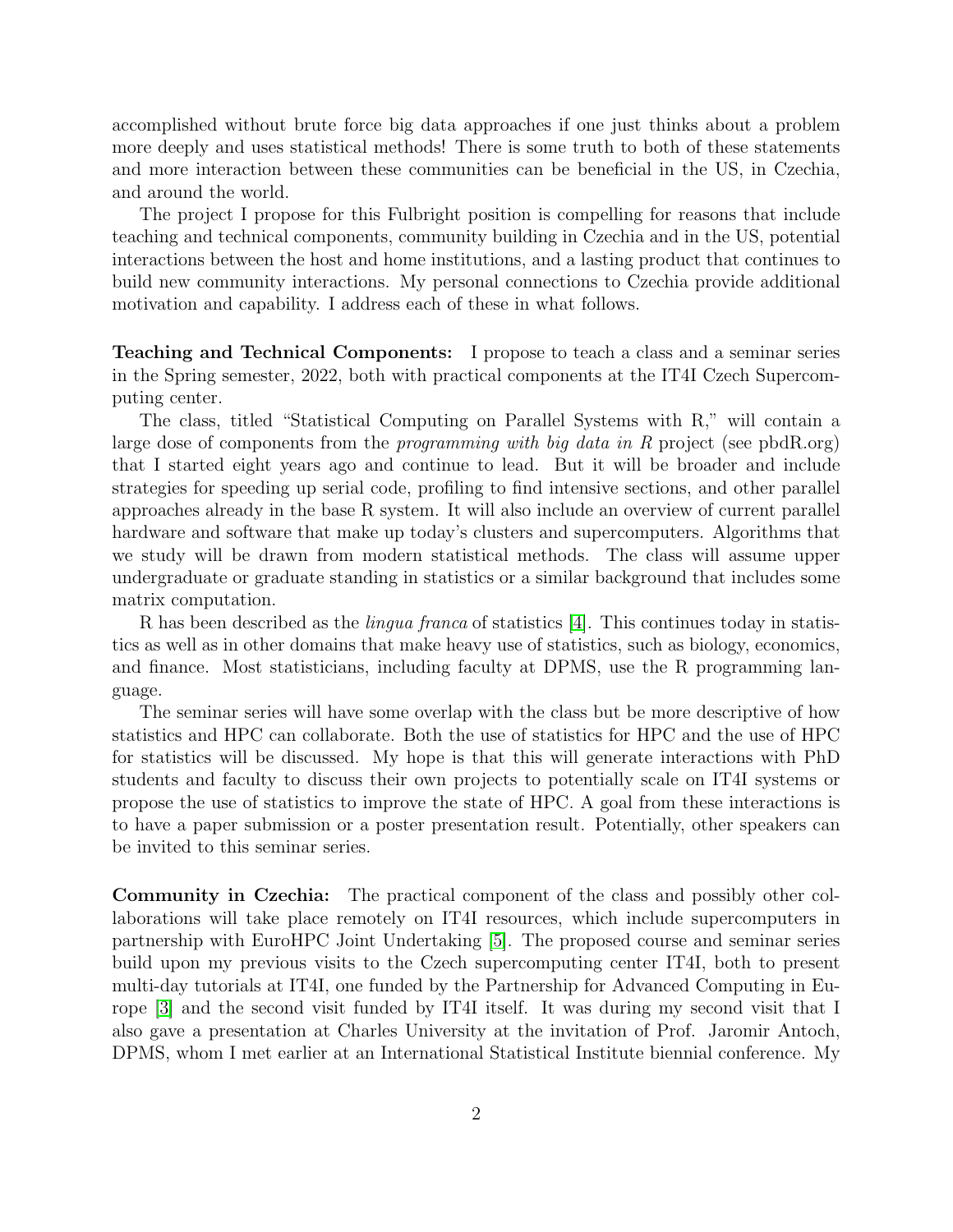presentation and tutorials filled classrooms to capacity at each institution, indicating strong interest in the topic.

In preparing this proposal, I reconnected with Dr. Branislav Jasnik, IT4I Supercomputing Services Director, to enquire about the use of IT4I systems. He responded that class use of the systems is highly encouraged and directed me to the application process that will be required about 3 months prior to the project start. Ideally, this class and collaborations can be a catalyst for future inclusion of IT4I resources in DPMS curricula and research as well as collaborations that benefit IT4I operations. There are other potential connections around the premise of bringing statistics to HPC, for example at the Czech Technical University in Prague (CTU).

Host and Home Institution Interactions: ORNL is the largest open science laboratory in the US. Charles University is the largest and arguably the top Czech university. Its Mathematics and Physics Faculty, colloquially known as "Matfyz" has a remarkably large discipline overlap with ORNL and especially ORNL's Computer Science and Mathematics Division where I am located. Overall, ORNL is more applied with large user facilities and Matfyz is relatively more theory focused.

My 35-year career at ORNL as a consulting and research statistician has enabled me to have a broad familiarity with ORNL facilities and research programs as well as with many people who run them. A ready "Research and User Facilities at ORNL" presentation that I can deploy for various Charles University departments or even any Czech organization can be a catalyst to starting conversations. A more targeted presentation "Bringing Statistics to Supercomputing" can be useful for disciplines closer to applied statistics and other data sciences.

As the current COVID-19 situation is changing the landscape of scientific interactions to online meetings and improving online meeting capablities, it is easy to start conversations between the institutions. I also hope to arrange a small number of in-depth meetings and talks that would require travel funding.

An interesting connection between Charles University and ORNL from a long time ago is that Albert Einstein was briefly one of Charles University's faculty members and he was also instrumental in the creation of the US National Laboratory system, which includes ORNL.

Community in the US and Lasting Product: The Oak Ridge National Laboratory, the largest open science US Department of Energy (USDOE) Laboratory, has almost no involvement in Fulbright programs at this time, either as a host institution or home institution. On the other hand, the University of Tennessee (UT), which is a partner institution in UT Battelle LLC, the corporation that operates ORNL, already participates at a high level. I am communicating with ORNL's Office of Research Excellence to consider joining the UT effort for joint participation. I also hold a Joint Faculty appointment at the Univerity of Tennessee that may help facilitate this process.

The proposed project fulfills a personal goal to write a book for statisticians about statistical computing on HPC platforms, a planned artifact from my course lecture notes. The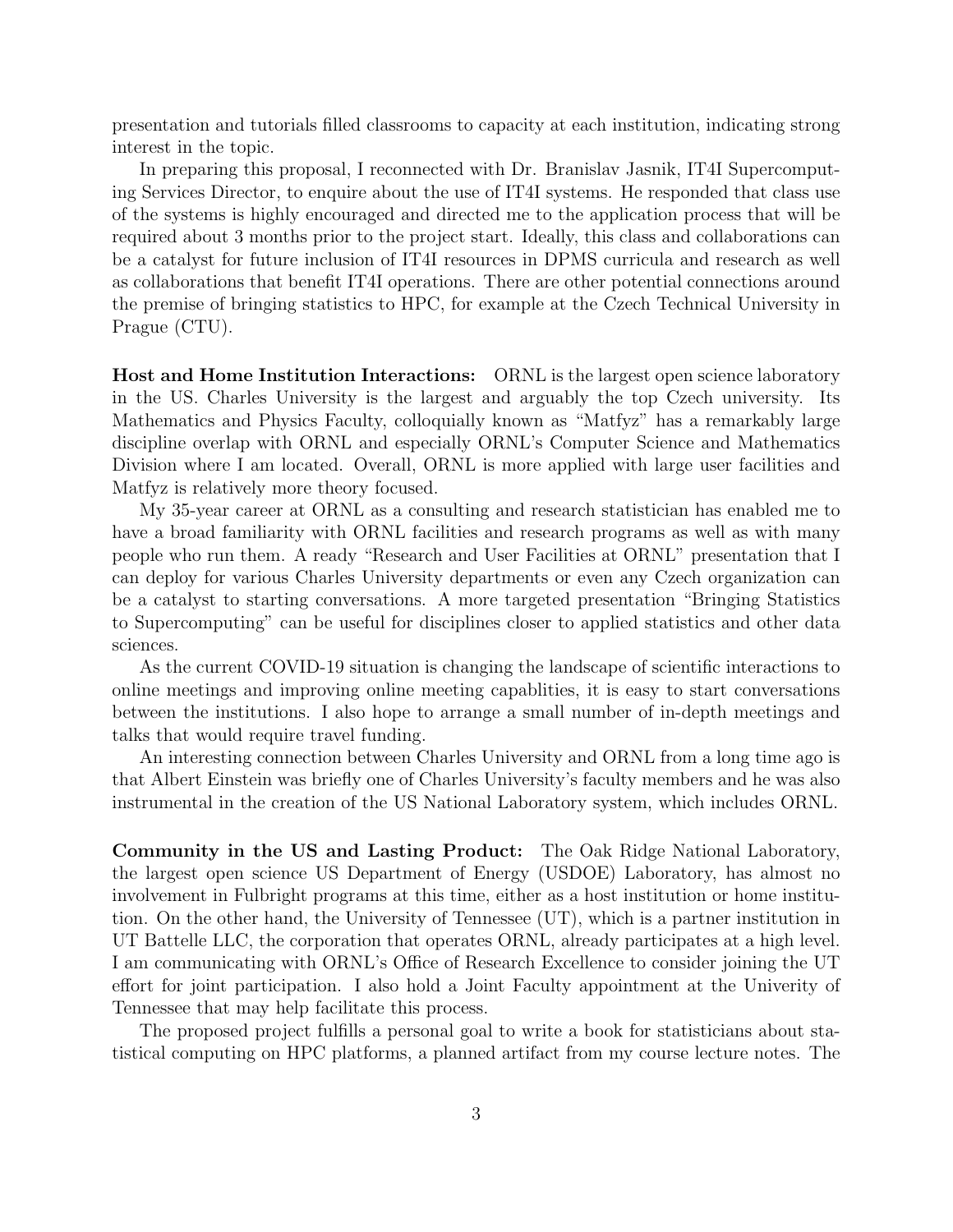pbdR project currently has a book-length set of tutorial notes that can serve as base material to be broadened and updated into the proposed book.

As it is my mission to connect more statisticians in the United States to its abundant supercomputing centers, I plan to use the book to apply for a traveling course program sponsored by the American Statistical Association Council of Chapters [\[1\]](#page-4-4). The book will also bring more international visibility to Oak Ridge National Laboratory in the emerging area of data driven computational sciences.

Personal Connections: I have some family background and a last name that is ethnically Russian (so I am often perceived as an American with Russian heritage) but I was born in Prague, I have some Czech heritage, and I completed my elementary education there. As far as languages, English is my preferred language in both personal and technical communication. My Czech is native although lacking in technical vocabulary. I am hoping to improve this through my visit. I also speak fluent Russian but not as well as I speak Czech or English.

These personal connections make the Fulbright opportunity more compelling beyond the already strong technical and community building aspects I propose. My knowledge of the Czech language should make the teaching and ambassadorial aspects of this Fulbright visit easier and more effective.

Teaching Experience and Philosophy: In teaching, I will draw primarily on my experience with multi-day tutorials (IT4I: Ostrava, Czechia; GIAN: Mangalore, India; ICSA Conference Course: Kerala, India; ISM: Tokyo, Japan; UseR! Conference, Spain; JSM Con-ference, USA; Several ORNL tutorials)<sup>[1](#page-3-0)</sup> and on my experience with mentoring summer student projects (US Department of Energy Office of Science Outstanding Mentor Award)<sup>[2](#page-3-1)</sup>.

A multi-day tutorial is much more concentrated than a class so considerable adaptation will be needed. Aside from decomposition into digestible chunks, practical components and intuitive explanations will be added.

In teaching mathematical, statistical, and computer concepts, It is important to describe intuition, not just the concept, and connect it to broader aspects. The broader context may be different for every student so that interactive feedback is an important component of teaching. The ultimate goal is understanding and that is possible only if it is connected to what the students already know.

The perceived distance between student and professor is greater in most countries than it is in the US and being a "Distinguished Chair" can only make this distance greater! Although I tend to be informal in my interactions with students, additional sensitivity in this respect is needed. Getting interactive feedback about understanding and giving positive reinforcement are important. Matfyz students are expected to function with English language instruction and many are international students who are not Czech, nevertheless my knowledge of Czech should help in that interaction.

<span id="page-3-0"></span><sup>1</sup>

<span id="page-3-1"></span><sup>2</sup>See CV for details and acronyms